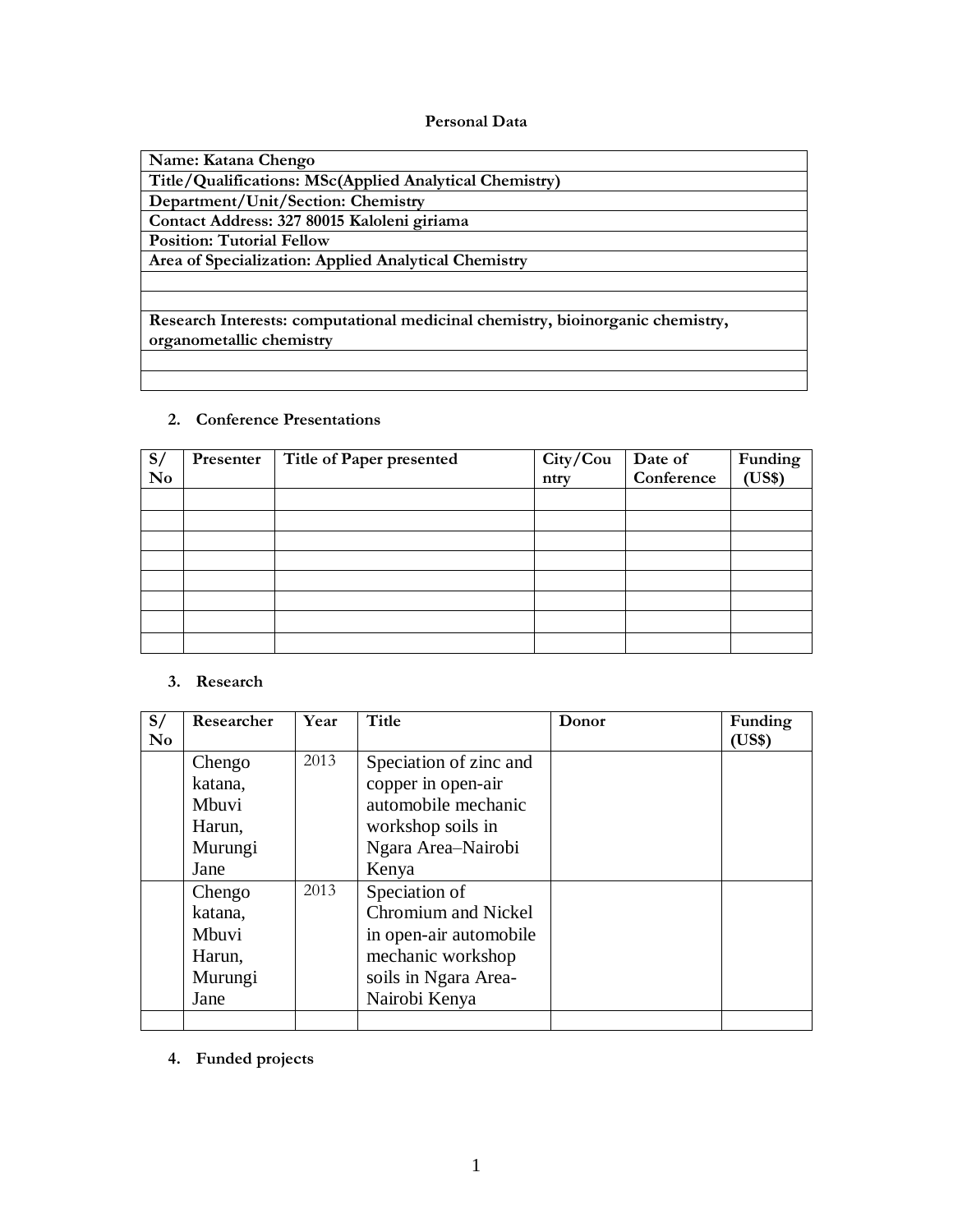| S/<br>N <sub>0</sub> | Researcher | Year | Title | <b>Granting Body</b> | Funding<br>(US\$) |
|----------------------|------------|------|-------|----------------------|-------------------|
|                      |            |      |       |                      |                   |
|                      |            |      |       |                      |                   |
|                      |            |      |       |                      |                   |
|                      |            |      |       |                      |                   |

#### **5. Publications**

| S/<br>$\bf No$ | Author                                         | Year | Title                                                                                                                           | Journal                            | ISBN/ISS<br>N<br>Ref. No. |
|----------------|------------------------------------------------|------|---------------------------------------------------------------------------------------------------------------------------------|------------------------------------|---------------------------|
|                | Chengo katana,<br>Mbuvi Harun,<br>Murungi Jane | 2013 | Speciation of zinc<br>and copper in open-<br>air automobile<br>mechanic workshop<br>soils in Ngara Area-<br>Nairobi Kenya       | Resources<br>and<br>Environment    | $3(5):145-$<br>154        |
|                | Chengo katana,<br>Mbuvi Harun,<br>Murungi Jane | 2013 | Speciation of<br>Chromium and<br>Nickel in open-air<br>automobile<br>mechanic workshop<br>soils in Ngara Area-<br>Nairobi Kenya | World<br>Environmenta<br>l Journal | $3(5):143-$<br>154        |
|                |                                                |      |                                                                                                                                 |                                    |                           |

## **6. Consultancy and community service**

| S/ | Consultant (s) | Consulting   | Year | Title       | Payment |
|----|----------------|--------------|------|-------------|---------|
| No |                | Person/Body/ |      | Consultancy | (US\$)  |
|    |                | Organization |      | Service     |         |
|    |                |              |      |             |         |
|    |                |              |      |             |         |
|    |                |              |      |             |         |

#### **7. Affiliation to Professional Bodies**

| $\vert S/N_0 \vert$ Name of professional body |
|-----------------------------------------------|
| Kenya chemical society                        |
|                                               |
|                                               |

**8. National and International awards and Recognitions**